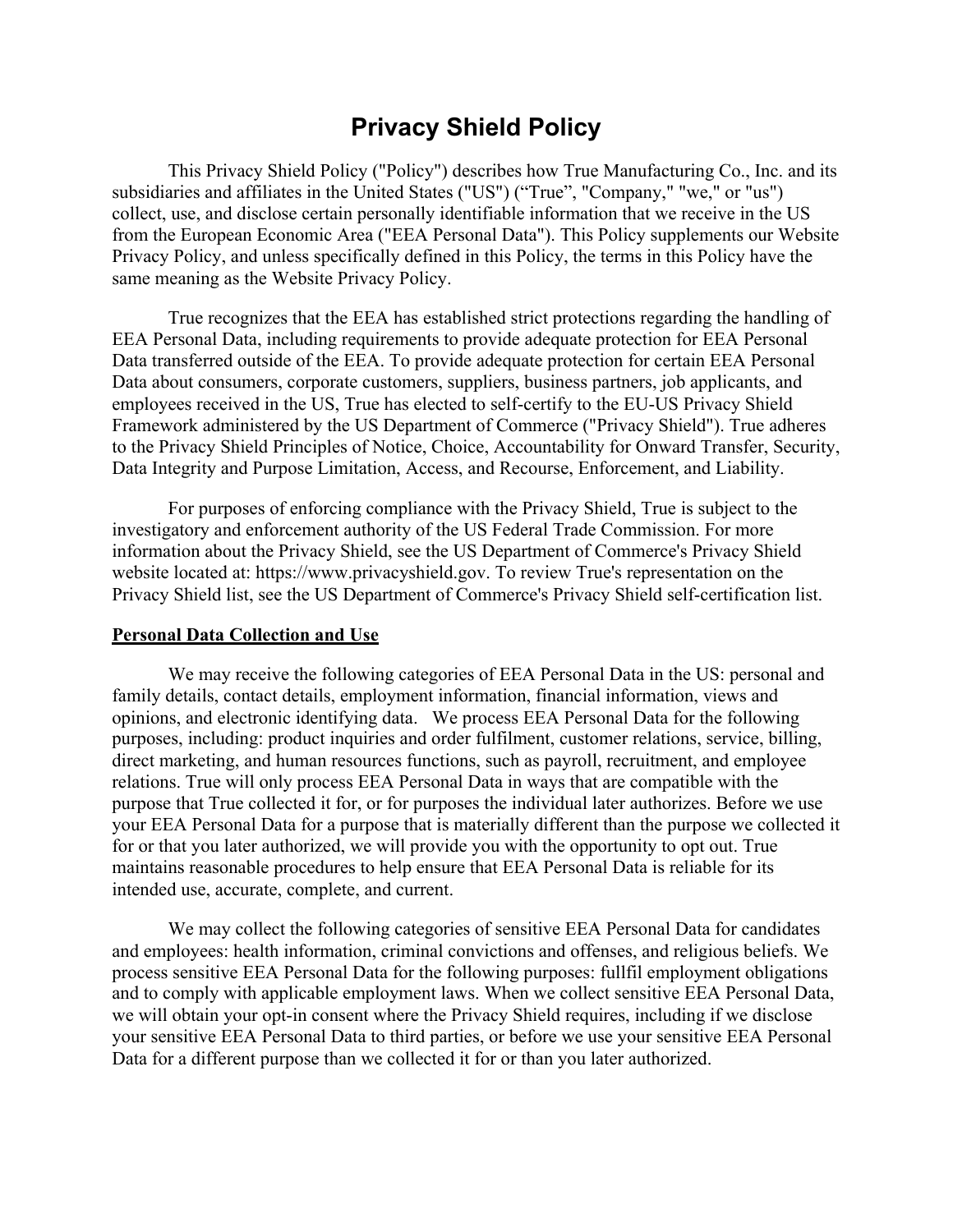### **Data Transfers to Third Parties**

**Third-Party Agents or Service Providers.** We may transfer EEA Personal Data to our third-party agents or service providers who perform functions on our behalf, including travel bookings, expense reporting, website hosting, accounting purposes, direct marketing, product servicing, order processing and delivery, payroll processing and beneifts administrators. Where required by the Privacy Shield, we enter into written agreements with those third-party agents and service providers requiring them to provide the same level of protection the Privacy Shield requires and limiting their use of the data to the specified services provided on our behalf. We take reasonable and appropriate steps to ensure that third-party agents and service providers process EEA Personal Data in accordance with our Privacy Shield obligations and to stop and remediate any unauthorized processing. Under certain circumstances, we may remain liable for the acts of our third-party agents or service providers who perform services on our behalf for their handling of EEA Personal Data that we transfer to them.

**Disclosures for National Security or Law Enforcement.** Under certain circumstances, we may be required to disclose your EEA Personal Data in response to valid requests by public authorities, including to meet national security or law enforcement requirements.

### **Security**

True maintains reasonable and appropriate security measures to protect EEA Personal Data from loss, misuse, unauthorized access, disclosure, alteration, or destruction in accordance with the Privacy Shield.

### **Access Rights**

You may have the right to access the EEA Personal Data that we hold about you and to request that we correct, amend, or delete it if it is inaccurate or processed in violation of the Privacy Shield. These access rights may not apply in some cases, including where providing access is unreasonably burdensome or expensive under the circumstances or where it would violate the rights of someone other than the individual requesting access. If you would like to request access to, correction, amendment, or deletion of your EEA Personal Data, you can submit a written request to the contact information provided below. We may request specific information from you to confirm your identity. In some circumstances we may charge a reasonable fee for access to your information.

### **Questions or Complaints**

You can direct any questions or complaints about the use or disclosure of your EEA Personal Data to us at privacy@truemfg.com. We will investigate and attempt to resolve any complaints or disputes regarding the use or disclosure of your EEA Personal Data within 45 days of receiving your complaint. For any unresolved complaints, we have agreed to cooperate with the EU Data Protection Authorities. If you are unsatisfied with the resolution of your complaint, you may contact the Information Commissioner's Office in the United Kingdom at https://ico.org.uk or the EU Data Protection Supervisor at https://edps.europa.eu/ for further information and assistance.